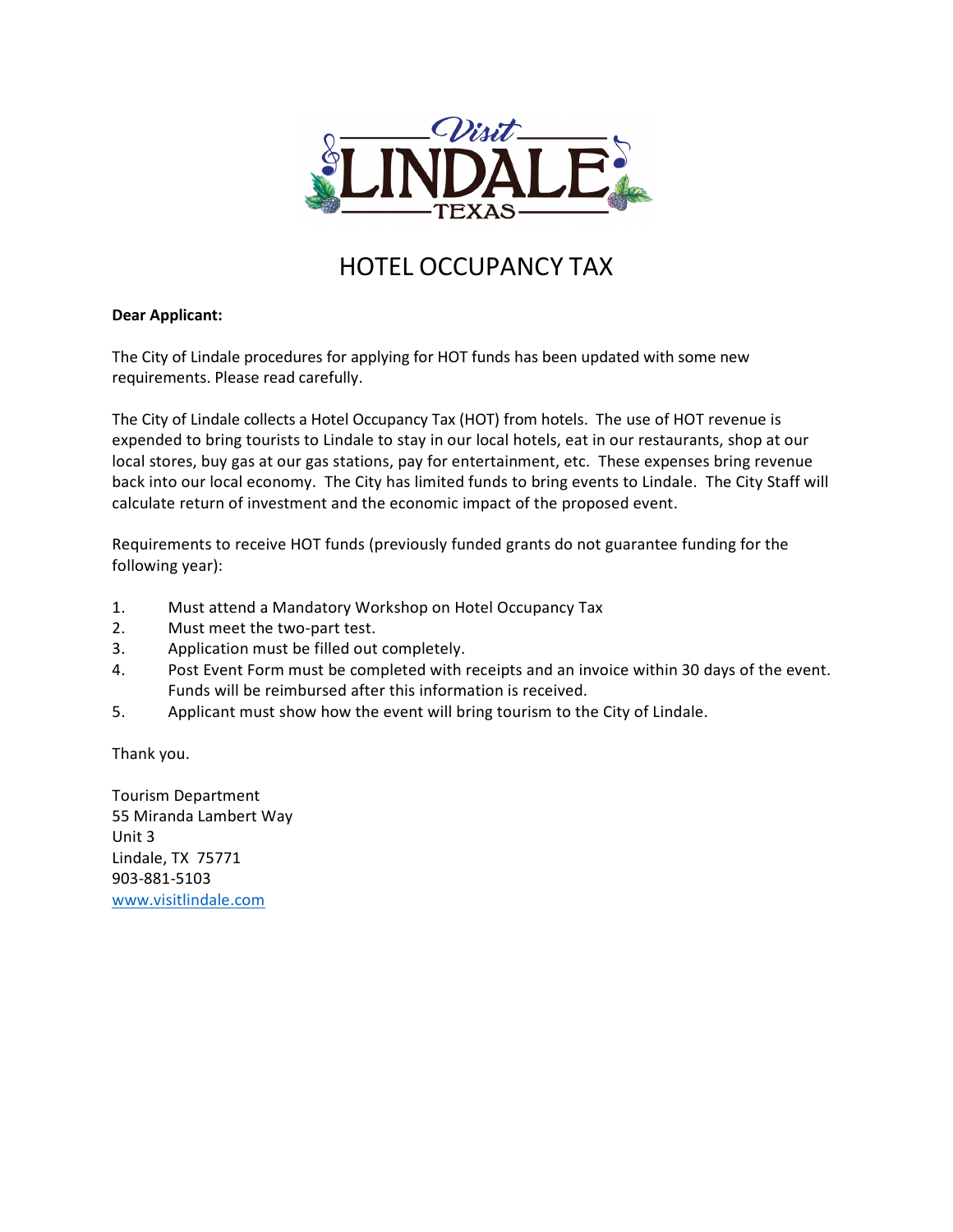

### **HOTEL OCCUPANCY TAX USE GUIDELINES UNDER TEXAS STATE LAW FUNDING APPLICATION FORM**

**State Law:** By law of the State of Texas, the City of Lindale collects a Hotel Occupancy Tax (HOT) from hotels. The use of HOT revenue is limited to expenditures that meet the following two-part test. Even if the event meets the requirements, it does not guarantee funding.

**FIRST,** every expenditure must directly enhance and promote tourism and the convention and hotel industry. In other words, the expenditure must be likely to attract visitors from outside Lindale into the city or its vicinity and must have some impact on convention and hotel activity (heads in beds). If the expenditure is not reasonably likely to accomplish this result, it will not be funded by HOT revenues. **SECOND,** expenditures must clearly fit into one of nine statutory categories for the expenditure of HOT revenues. These nine categories are as follows:

- 1. Funding the establishment, improvement or maintenance of a convention center or visitor information center.
- 2. Paying the administrative costs for facilitating convention registration.
- 3. Paying for tourism-related advertising and promotion of the city or its vicinity.
- 4. Funding programs that enhance the arts. (See Exhibit A: Municipal Funding of Arts Using Hotel Occupancy Tax Revenues)
- 5. Funding historical restoration or preservation programs.
- 6. Funding costs to hold sporting events in certain municipalities.
- 7. Enhancing and upgrading existing sport facilities or field for certain municipalities.
- 8. Funding transportation systems for tourists.
- 9. Signage directing the public to sights and attractions that are visited frequently by hotel guests in the city.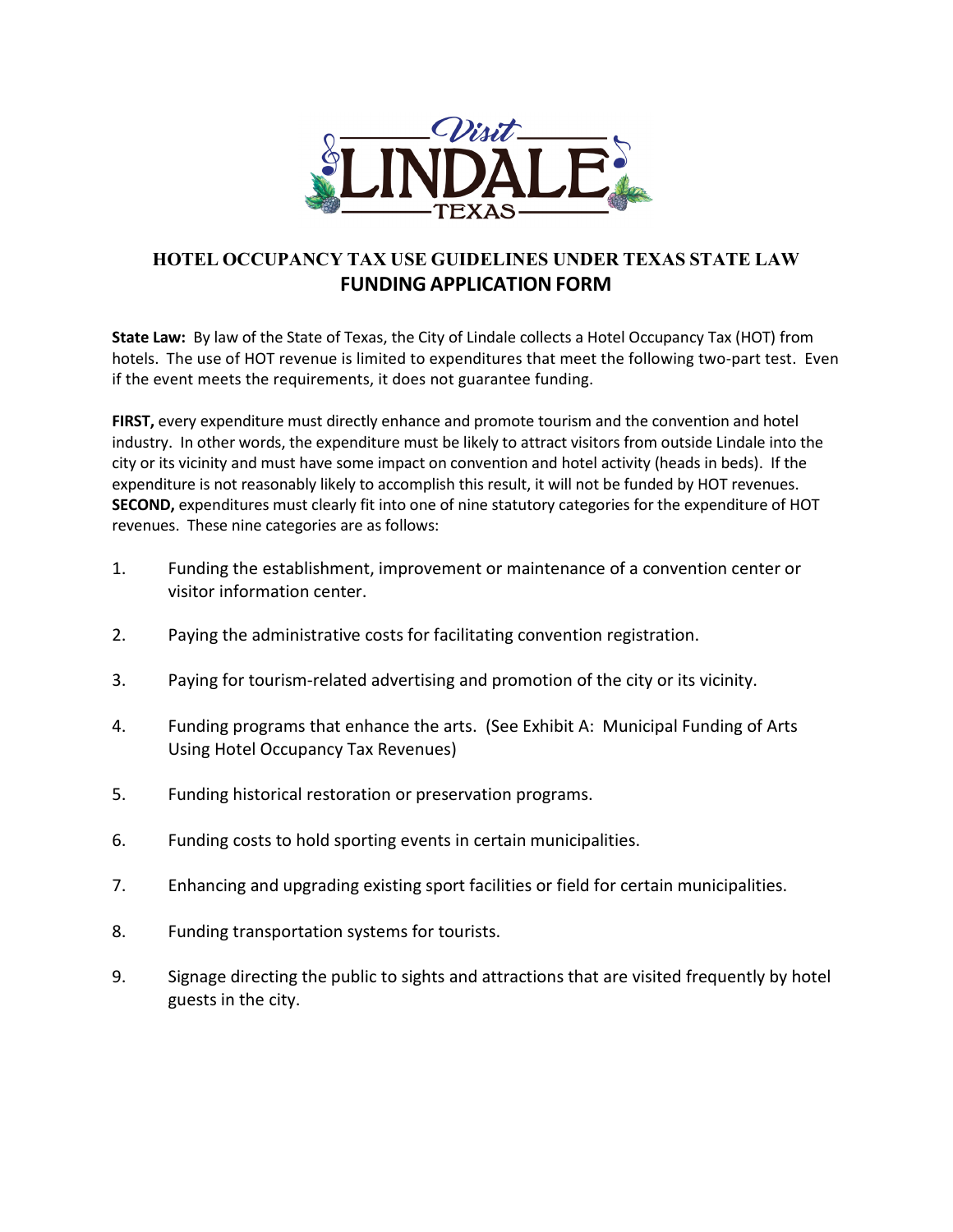

## **The Application Process**:

The Tourism Director accepts applications from organizations and businesses wishing to receive financial support through a grant from the local Hotel Occupancy Tax (HOT) revenue collected.

- 1. To be considered for a HOT fund grant, applicants must complete the attached form, including the required attachments; deliver them to the City of Lindale Tourism Department by July 1, 2022 and present the application to the Tourism Department before any expenditures are made. (NOTE: Applicants are advised to apply at their earliest opportunity.
- 2. The application will be reviewed for compliance, completeness, and based on the return of investment to the City. All qualified applicants will be considered for funding for the following budget year. The applicant will be notified by September 2022.
- 3. The Post-Event Report and proofs of payment with receipts that reflect actual monies paid must be submitted no later than thirty (30) days following the event. The Post Event Report should mirror the Budget Project Worksheet presented in applicant's original documentation. Failure to turn in Post Event Report disqualifies application for funding for the following year.
- 4. Funding will be provided on a reimbursement basis after delivery of the Post-Event Report.
- 5. The applicant must include all City of Lindale hotels and their phone numbers and websites on information provided to event registrants/vendors/attendees. The hotels must be made aware of the event and have sufficient time to participate in the bidding process for both primary bookings and overflow.
- 6. Any promotional materials (brochures, website, advertisements) using HOT funds must include the Visit Lindale logo and www.visitlindale.com website. Also, any event sponsor signage is required to include the Visit Lindale logo. The Lindale Tourism Office will provide the logo image.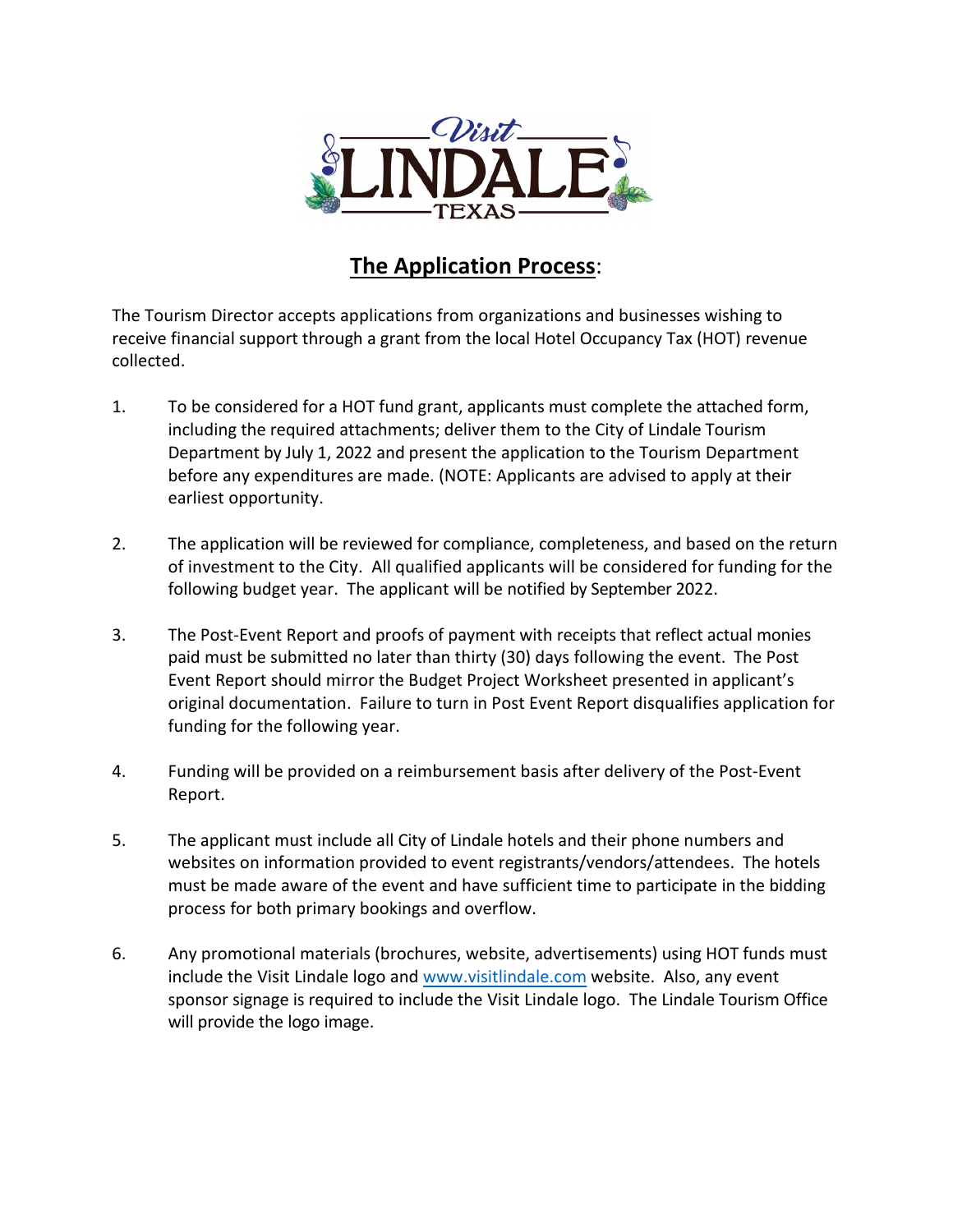

## **CERTIFICATION**

I have read the City of Lindale's Local Hotel Occupancy Tax (HOT) Guidelines and fully understand the application process. Any funding awarded for the event/project will be used to enhance and promote tourism and must have direct impact on the hotel industry.

I certify that I have authority to request HOT funding on behalf of the aforementioned organization/business, and that all of the information provided on this application is complete and accurate.

Business/Organization Name

Applicant's Signature

Applicant's Printed Name

Date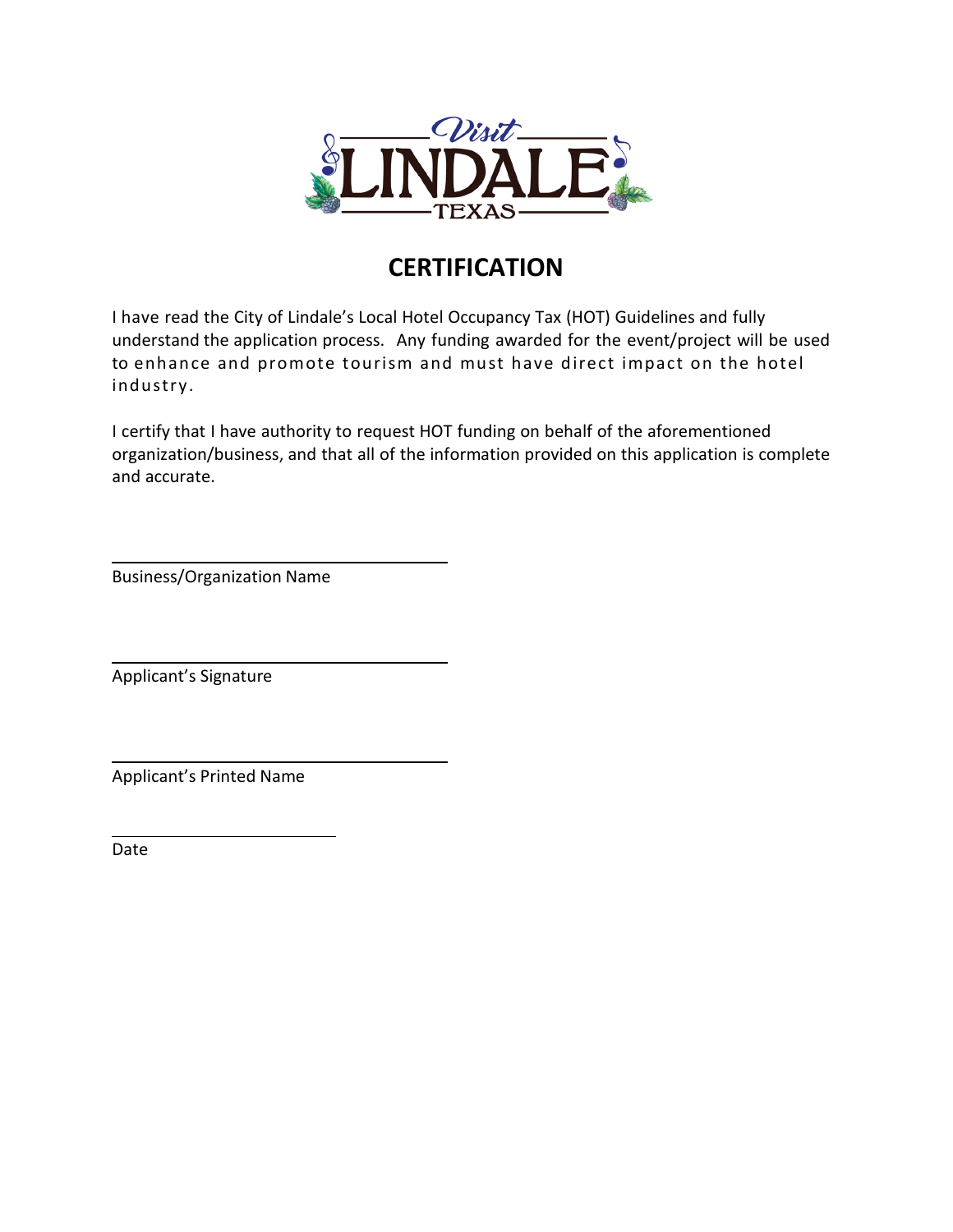

# **FUNDING APPLICATION**

**HOTEL OCCUPANCY TAX ORGANIZATION INFORMATION**

| <b>Official Name of Organization</b> | Date                                                                |
|--------------------------------------|---------------------------------------------------------------------|
| <b>Contact Person</b>                | Email                                                               |
| <b>Organization Address</b>          | Phone:                                                              |
| <b>Website Address</b>               | Is your organization non-profit or Private/For Profit<br>For profit |
| Total Amount Requested               |                                                                     |

Total Amount Requested

**Provide us with a brief description of your organizations' mission:**

#### **Required Attachments:**

- 1) Copy of 501(c) letter from Internal Revenue Service, if applicable
- 2) Tax ID#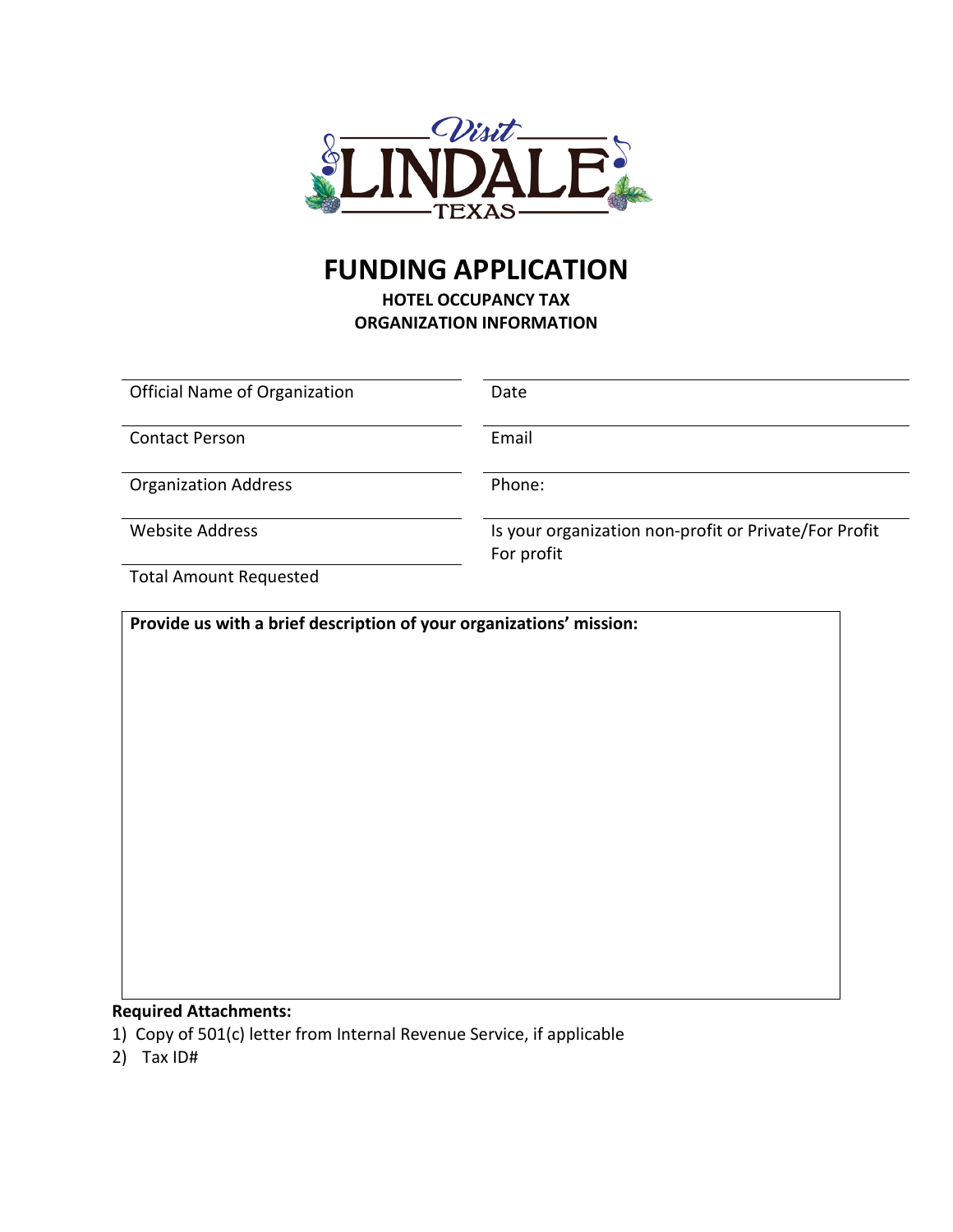## **EVENT OR PROJECT INFORMATION**

*(please fill out a separate form for each event)*

| Name of Organization       | <b>Fiscal Year of Request</b>                      |  |  |
|----------------------------|----------------------------------------------------|--|--|
| Name of Event or Project   | Date of Event or Project                           |  |  |
| Amount Requested           | Primary Location of Event or Project               |  |  |
| <b>Expected Attendance</b> | How many years have you held this Event or Program |  |  |
|                            | Estimated number of hotel room nights generated    |  |  |

Tell us about your event or project.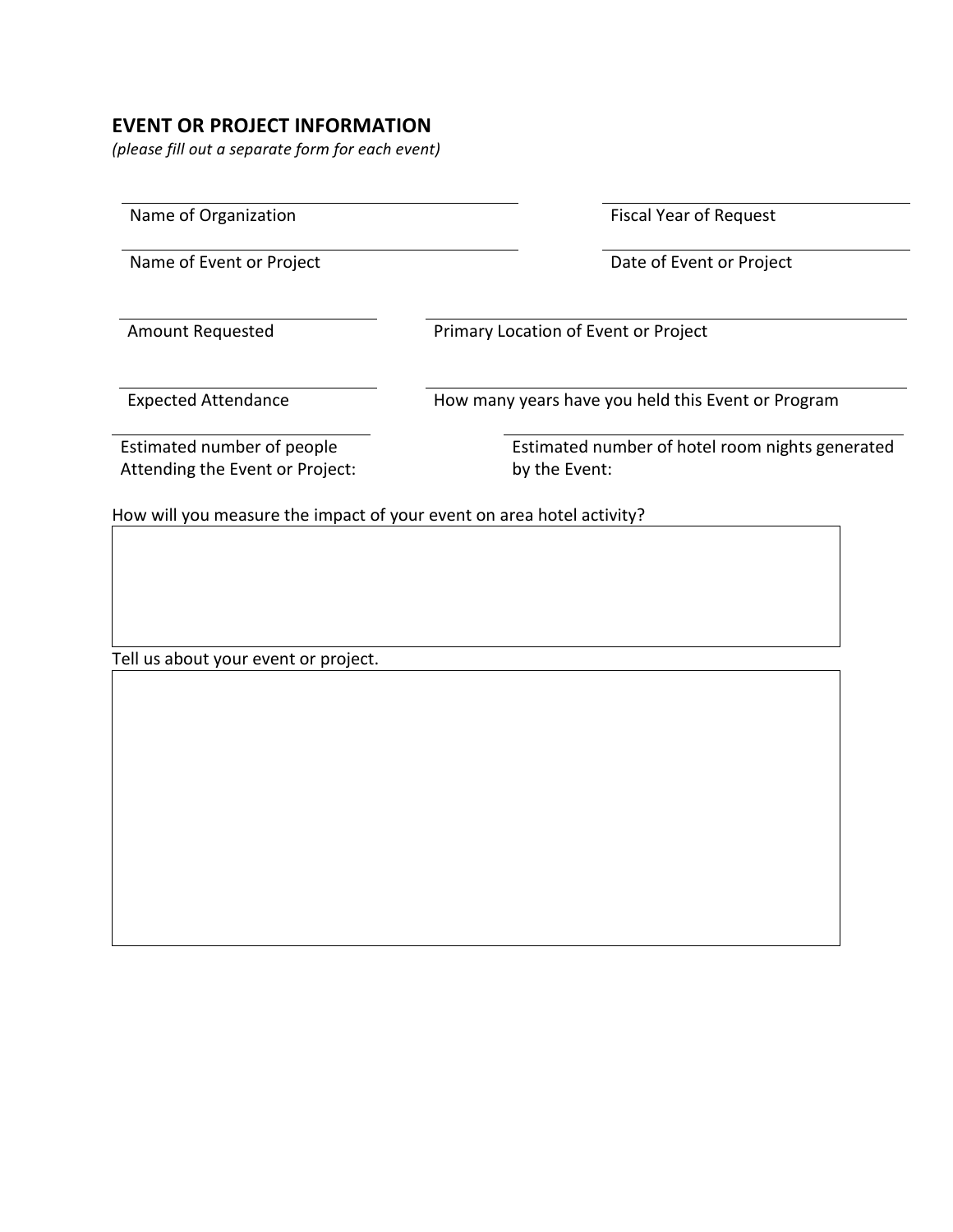### **EVENT OR PROJECT INFORMATION**

*(please fill out a separate form for each event)*

### **To qualify for financial assistance under the Hotel Occupancy Tax for Lindale, the expenditure must satisfy Part One and at least ONE of the options in Part Two.**

**PART ONE** – In order to be eligible to receive HOT Funding you must comply with State Law/Chapter 351 of the Tax Code. Revenues must be used to directly promote tourism and the convention and hotel industry.

How will this event promote tourism and the convention and hotel industry?

**PART TWO** - Check which categories apply to funding request and amount requested under each category:

- **Convention Centers & Visitor Information Centers**: the acquisition of sites for and the construction, improvement, enlarging, equipping, repairing, operation and maintenance of convention center facilities or visitor information centers or both.
- **Registration of Convention Delegates:** the furnishing of facilities, personnel, and materials for the registration of convention delegates of registrants.
- **Advertising and Conducting Solicitations and Promotional Programs to Attract Tourists and Convention Delegates:** advertising and conducting solicitations and promotional programs to attract tourists and convention delegates of registrants to the municipality or its vicinity.
- **Promotion of the Arts:** the encouragement, promotion, improvement and application of the arts, including instrumental and vocal music, dance, drama, folk art, creative writing, architecture, design and allied fields, painting, sculpture, photography, graphic and craft arts, motion pictures, radio, television, tape and sound recording, and other arts related to the presentation, performance, execution and exhibition of these major art forms.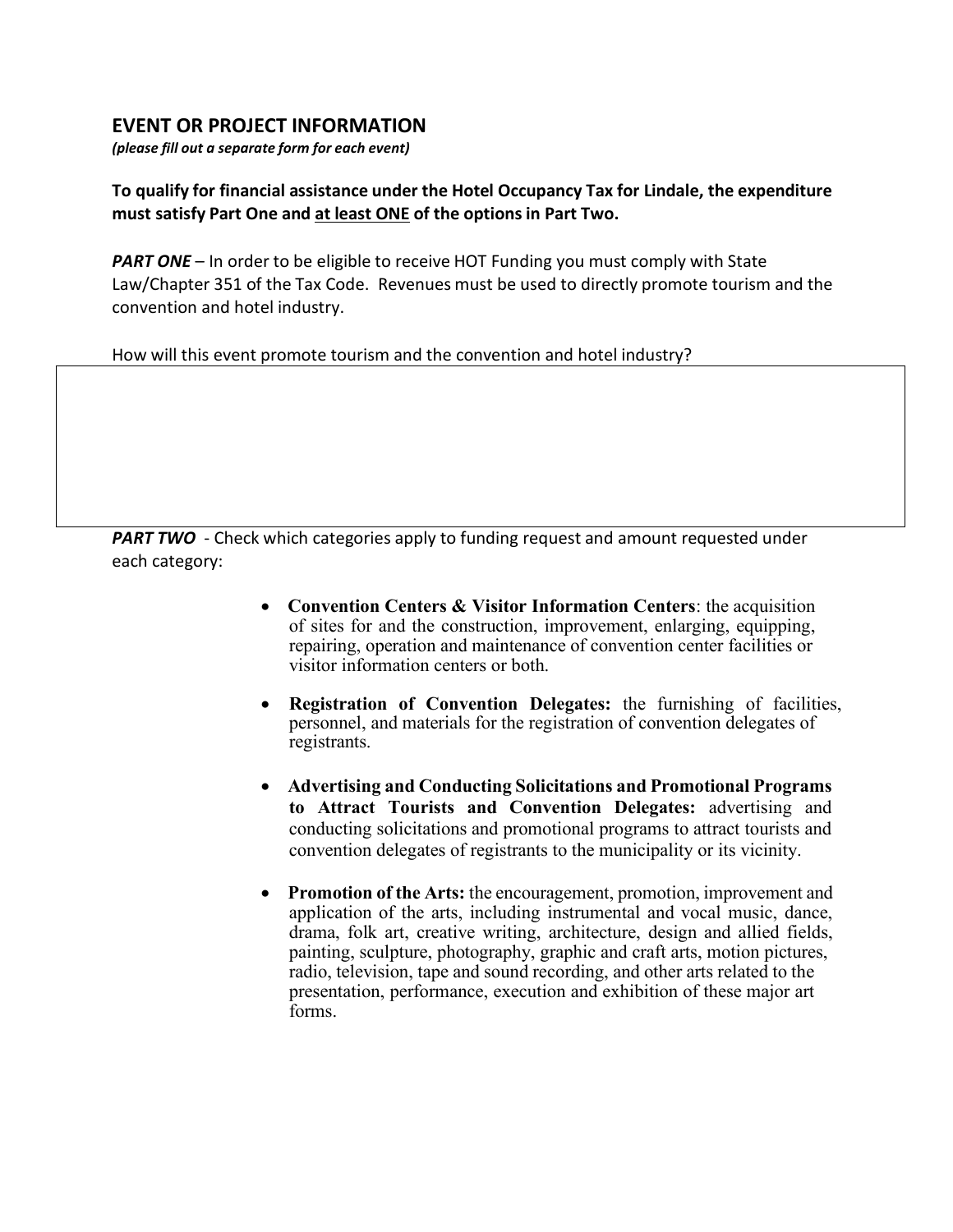• **Historical Restoration and Preservation Projects or Activities:** historical restoration and preservation projects or activities of advertising and conducting solicitations and promotional programs to encourage tourist and convention delegates to visit preserved historic sites or museums: (a) at or in the immediate vicinity of convention center facilities of visitor information centers; or (b) located elsewhere in the municipality

or its vicinity that would be frequented by tourists and convention delegates.

• **Sporting Event Expenses Related to Sporting Events Which Substantially Increase Economic Activity at Hotels:** for a municipality located in a county with a population of 290,000 or less, expenses, including promotion expenses directly related to a sporting event in which the majority of participants are tourists who substantially increase economic activity at hotels and motels within the municipality or its vicinity.

The information contained herein and attached to this application is true and correct to the best of my knowledge. I hereby acknowledge that funding will be received after an invoice has been turned into the City of Lindale with receipts attached. I agree that if funds are not expended accordingly, in the opinion of the City of Lindale, said funds will not be reimbursed.

Authorized Signature for the Applicant Date Date

Name Printed or Typed Title

#### **Return this application to:**

City of Lindale Tourism Department 55 Miranda Lambert Way, Unit 3 Lindale, Texas 75771

Or mail to: City of Lindale Tourism Department 55 Miranda Lambert Way, Unit 3 Lindale, TX 75771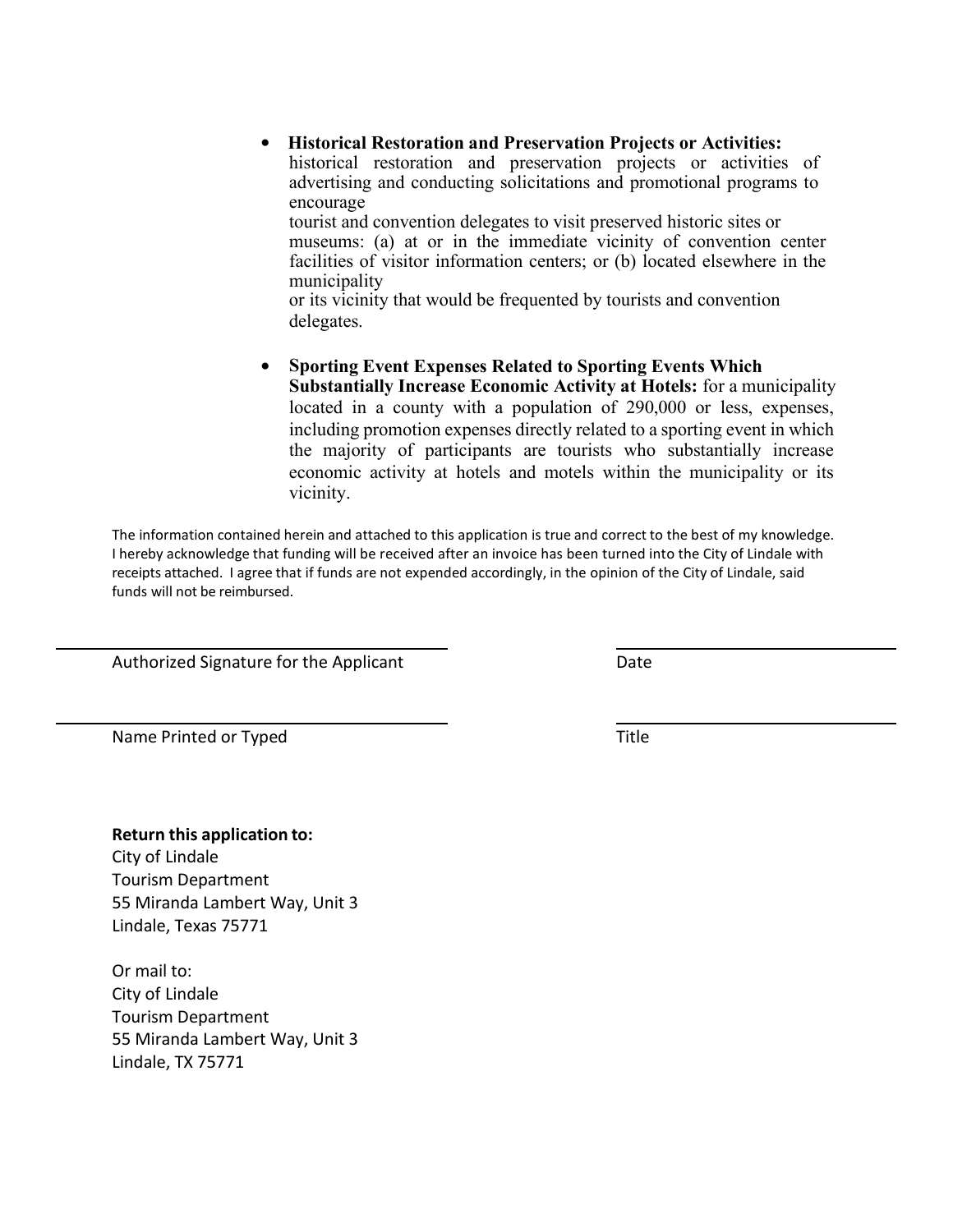## **PUBLICITY FACT SHEET**

Please provide the following information so that your event/activity/facility can be promoted accurately and effectively by the Lindale Tourism Department. Return the completed form to City of Lindale, HOT Funding Application, c/o Tourism Department, 55 Miranda Lambert Way Unit 3, Lindale, TX, 75771.

| Admission charge, if any:<br>and the contract of the contract of the contract of the contract of the contract of the contract of the contract of the contract of the contract of the contract of the contract of the contract of |
|----------------------------------------------------------------------------------------------------------------------------------------------------------------------------------------------------------------------------------|
|                                                                                                                                                                                                                                  |
|                                                                                                                                                                                                                                  |
|                                                                                                                                                                                                                                  |
| Free/paid parking, availability of parking, availability of motor coach parking, availability of                                                                                                                                 |
| Referentiated accrition (Blogge include in 50 words or loss what you want the                                                                                                                                                    |

Brief publicity description (Please include, in 50 words or less, what you want the public to know about your event/activity/facility):

\_\_\_\_\_\_\_\_\_\_\_\_\_\_\_\_\_\_\_\_\_\_\_\_\_\_\_\_\_\_\_\_\_\_\_\_\_\_\_\_\_\_\_\_\_\_\_\_\_\_\_\_\_\_\_\_\_\_\_\_\_\_\_\_\_\_\_\_\_\_\_\_\_\_\_\_\_\_\_\_

\_\_\_\_\_\_\_\_\_\_\_\_\_\_\_\_\_\_\_\_\_\_\_\_\_\_\_\_\_\_\_\_\_\_\_\_\_\_\_\_\_\_\_\_\_\_\_\_\_\_\_\_\_\_\_\_\_\_\_\_\_\_\_\_\_\_\_\_\_\_\_\_\_\_\_\_\_\_\_\_ \_\_\_\_\_\_\_\_\_\_\_\_\_\_\_\_\_\_\_\_\_\_\_\_\_\_\_\_\_\_\_\_\_\_\_\_\_\_\_\_\_\_\_\_\_\_\_\_\_\_\_\_\_\_\_\_\_\_\_\_\_\_\_\_\_\_\_\_\_\_\_\_\_\_\_\_\_\_\_\_ \_\_\_\_\_\_\_\_\_\_\_\_\_\_\_\_\_\_\_\_\_\_\_\_\_\_\_\_\_\_\_\_\_\_\_\_\_\_\_\_\_\_\_\_\_\_\_\_\_\_\_\_\_\_\_\_\_\_\_\_\_\_\_\_\_\_\_\_\_\_\_\_\_\_\_\_\_\_\_\_ \_\_\_\_\_\_\_\_\_\_\_\_\_\_\_\_\_\_\_\_\_\_\_\_\_\_\_\_\_\_\_\_\_\_\_\_\_\_\_\_\_\_\_\_\_\_\_\_\_\_\_\_\_\_\_\_\_\_\_\_\_\_\_\_\_\_\_\_\_\_\_\_\_\_\_\_\_\_\_\_

\_\_\_\_\_\_\_\_\_\_\_\_\_\_\_\_\_\_\_\_\_\_\_\_\_\_\_\_\_\_\_\_\_\_\_\_\_\_\_\_\_\_\_\_\_\_\_\_\_\_\_\_\_\_\_\_\_\_\_\_\_\_\_\_\_\_\_\_\_\_\_\_\_\_\_\_\_\_\_\_

Publicity contact person:

#### **(Return this page with application packet)**

*Funding Application - Hotel Occupancy Tax – City of Lindale Page 6 of 7*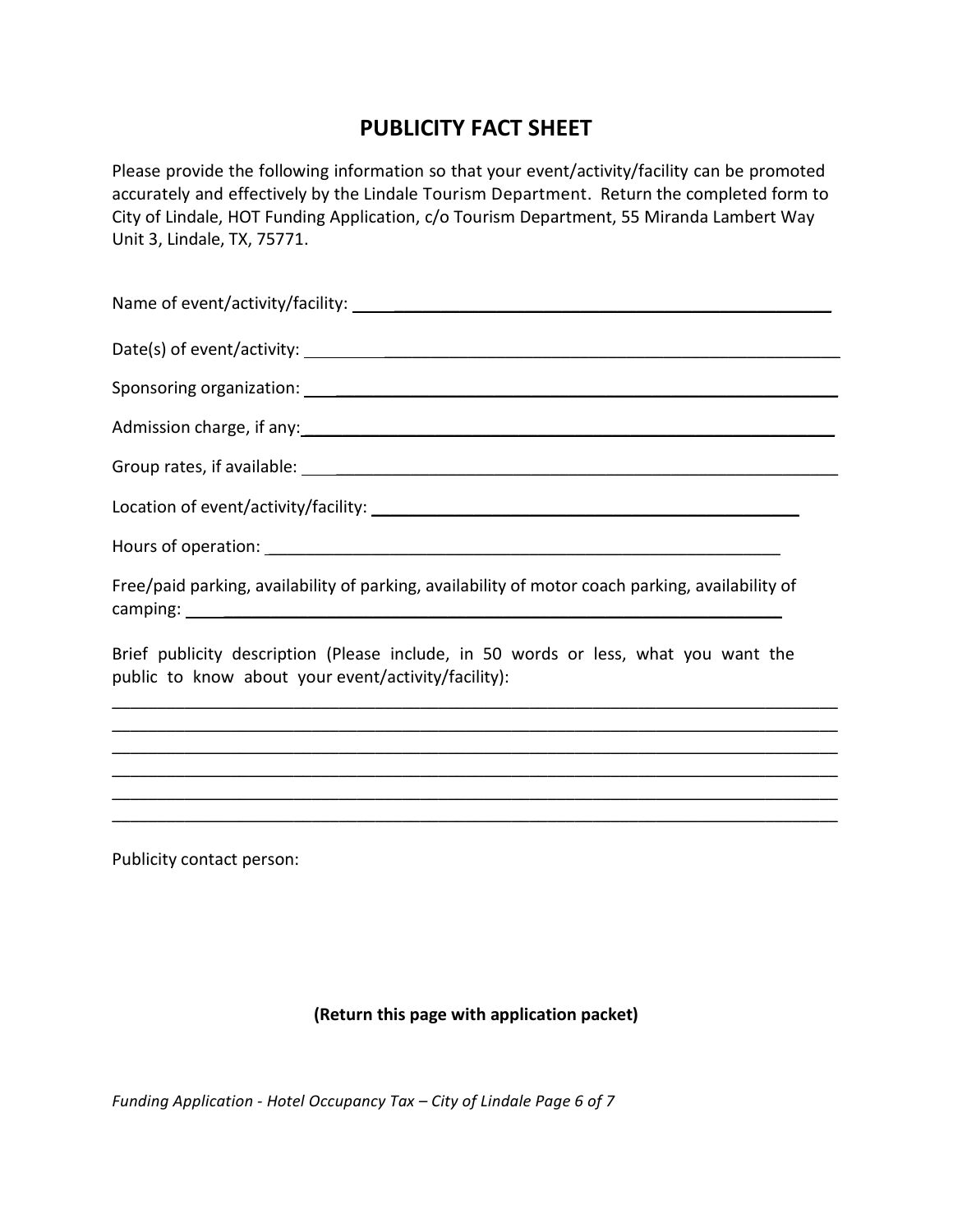## **Budget Project Worksheet**

| A. Expenditures                                                | a. Applicant's Grant<br><b>Request</b> | b. Cash from all<br>lother sources | c. In-kind (no<br>cash paid for<br>services) | Total of a,<br>b & c |
|----------------------------------------------------------------|----------------------------------------|------------------------------------|----------------------------------------------|----------------------|
| 1. Personnel                                                   |                                        |                                    |                                              |                      |
| Administrative                                                 |                                        |                                    |                                              |                      |
| Artistic                                                       |                                        |                                    |                                              |                      |
| Technical                                                      |                                        |                                    |                                              |                      |
| <b>Other Personnel</b>                                         |                                        |                                    |                                              |                      |
| 2. Fees for outside professional                               |                                        |                                    |                                              |                      |
| Administrative                                                 |                                        |                                    |                                              |                      |
| Artistic                                                       |                                        |                                    |                                              |                      |
| Technical/Other                                                |                                        |                                    |                                              |                      |
| 3. Space Rental                                                |                                        |                                    |                                              |                      |
| 4. Equipment Rental                                            |                                        |                                    |                                              |                      |
| 5. Travel/Transportation                                       |                                        |                                    |                                              |                      |
| 6. Promotion/Printing                                          |                                        |                                    |                                              |                      |
| 7. Costumes/Royalties                                          |                                        |                                    |                                              |                      |
| 8. Other (supplies, postage, etc.)                             |                                        |                                    |                                              |                      |
| 9. Totals                                                      |                                        |                                    |                                              |                      |
|                                                                |                                        |                                    |                                              |                      |
| B. Revenues - (For this project only) include in-kind services |                                        |                                    |                                              |                      |
| 1. This grant request                                          |                                        |                                    |                                              |                      |
| 2. Admission & ticket sales                                    |                                        |                                    |                                              |                      |
| 3. Concessions                                                 |                                        |                                    |                                              |                      |
| 4. Individual donations                                        |                                        |                                    |                                              |                      |
| 5. General funds budgeted                                      |                                        |                                    |                                              |                      |
| 6. Additional grants                                           |                                        |                                    |                                              |                      |
| a. Arts                                                        |                                        |                                    |                                              |                      |
| b. Chamber                                                     |                                        |                                    |                                              |                      |
| c. Other                                                       |                                        |                                    |                                              |                      |
|                                                                |                                        |                                    |                                              |                      |
|                                                                | <b>Total Income and</b>                |                                    |                                              |                      |
|                                                                | <b>Contributions</b>                   |                                    |                                              |                      |
|                                                                |                                        | Total In-kind                      |                                              |                      |
|                                                                |                                        |                                    | Total                                        |                      |
|                                                                |                                        |                                    | <b>Revenues</b>                              |                      |

*Funding Application - Hotel Occupancy Tax – City of Lindale Page 7 of 7*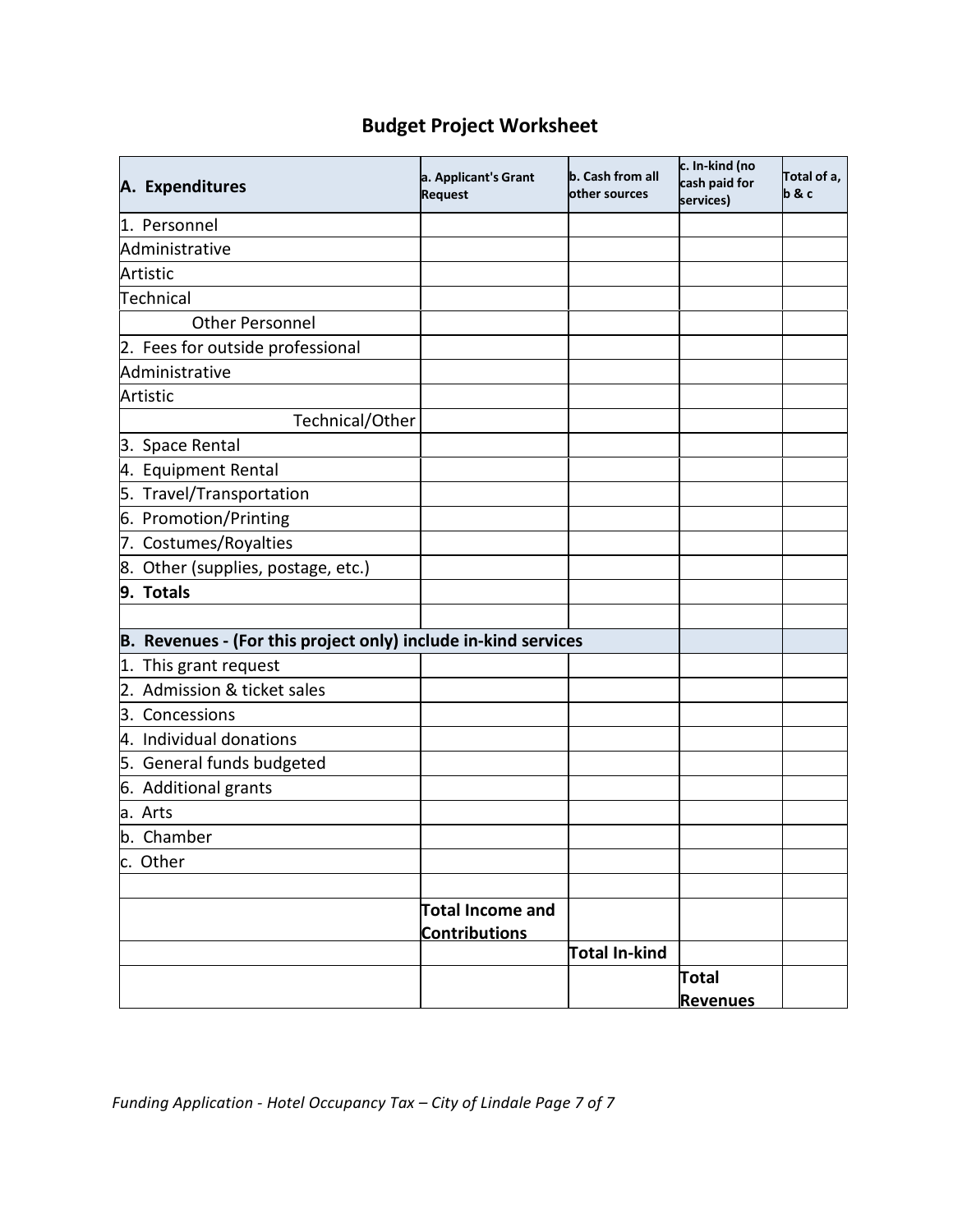

# **POST EVENT REPORT**

*This form must be completed and returned to the City of Lindale no later than 30 days following the date of your event*

Date:

| <b>Organization Information</b>                    |                                             |  |
|----------------------------------------------------|---------------------------------------------|--|
| Name of organization:                              |                                             |  |
|                                                    |                                             |  |
| City, State, Zip: 1988. Express City, State, 2014. |                                             |  |
| <b>Contact Name:</b> The Contact Name:             | Contact Phone Number: National Section 2014 |  |
| <b>Event Information</b>                           |                                             |  |

| Name of event or project:     |                                     |
|-------------------------------|-------------------------------------|
| Date of event or project:     |                                     |
| Location of event: _________  |                                     |
| Amount of funds requested: \$ |                                     |
| Amount of funds received: \$  |                                     |
| Amount of funds spent: \$     | Amount of funds unused/returned: \$ |
| How were funds spent?         |                                     |

### *Event Funding Information*

Actual percentage of funded event costs covered by hotel occupancy tax:

Did the event charge admission? \_\_\_\_\_\_\_\_\_\_\_\_\_\_\_\_\_\_\_\_\_\_\_\_\_\_\_\_\_\_\_\_\_\_\_\_\_\_\_\_\_\_\_\_\_\_\_\_

Was there a net profit from the event?

If there was a net profit, what was the amount and how is it being used?

*Post Event Form - Hotel Occupancy Tax – City of Lindale Page 2 of 3*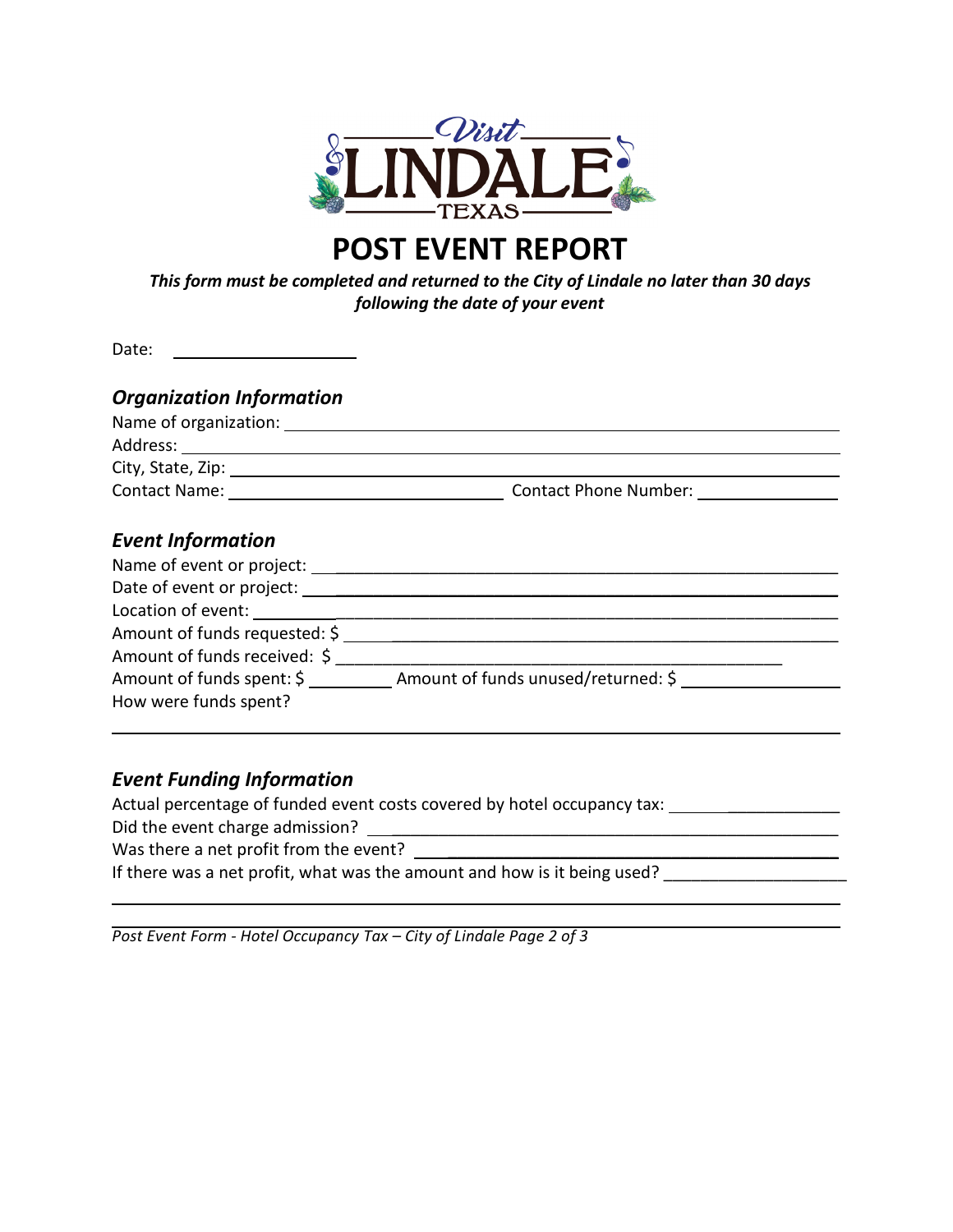### *Event Attendance Information*

How many people do you estimate attended the event? \_\_\_\_\_\_\_\_\_\_ how many room nights were generated at Lindale hotel? \_\_\_\_\_\_\_\_\_\_\_\_\_\_\_\_\_\_

If this event was held in the previous 3 years, how many room nights were generated by attendees?

Last Year Two Years Ago **Three Years Ago Three Years Ago** 

## *Event Promotion Information*

|                   |                                   | Note all efforts your organization used to promote this Event and how much was actually spent                    |  |
|-------------------|-----------------------------------|------------------------------------------------------------------------------------------------------------------|--|
| in each category: |                                   |                                                                                                                  |  |
| Newspaper \$      |                                   | Other \$ the control of the control of the control of the control of the control of the control of the control o |  |
|                   | Number of press releases to media | Number direct mailings                                                                                           |  |
| Other promotions  |                                   |                                                                                                                  |  |
|                   |                                   | What new marketing initiatives did you utilize to promote hotel activity for this Event?                         |  |

### *Additional Event Information*

What Lindale businesses did you utilize for food, supplies, materials, printing, etc? \_\_\_\_\_\_

### *Required Attachments*

- Profit/Loss Statement for this Event
- Samples of documents showing all forms of advertising/promotion
- Samples of documents showing how the City of Lindale was recognized in your advertising/promotion
- Actual invoices, receipts, proofs of payment for ALL expenditures for which HOT funds were used in whole or in part

### *Return to:*

City of Lindale - HOT Funding Post Event Report c/o Tourism Department 55 Miranda Lambert Way, Unit 3 Lindale, Texas 75771

*Post Event Form - Hotel Occupancy Tax – City of Lindale Page 2 of 3*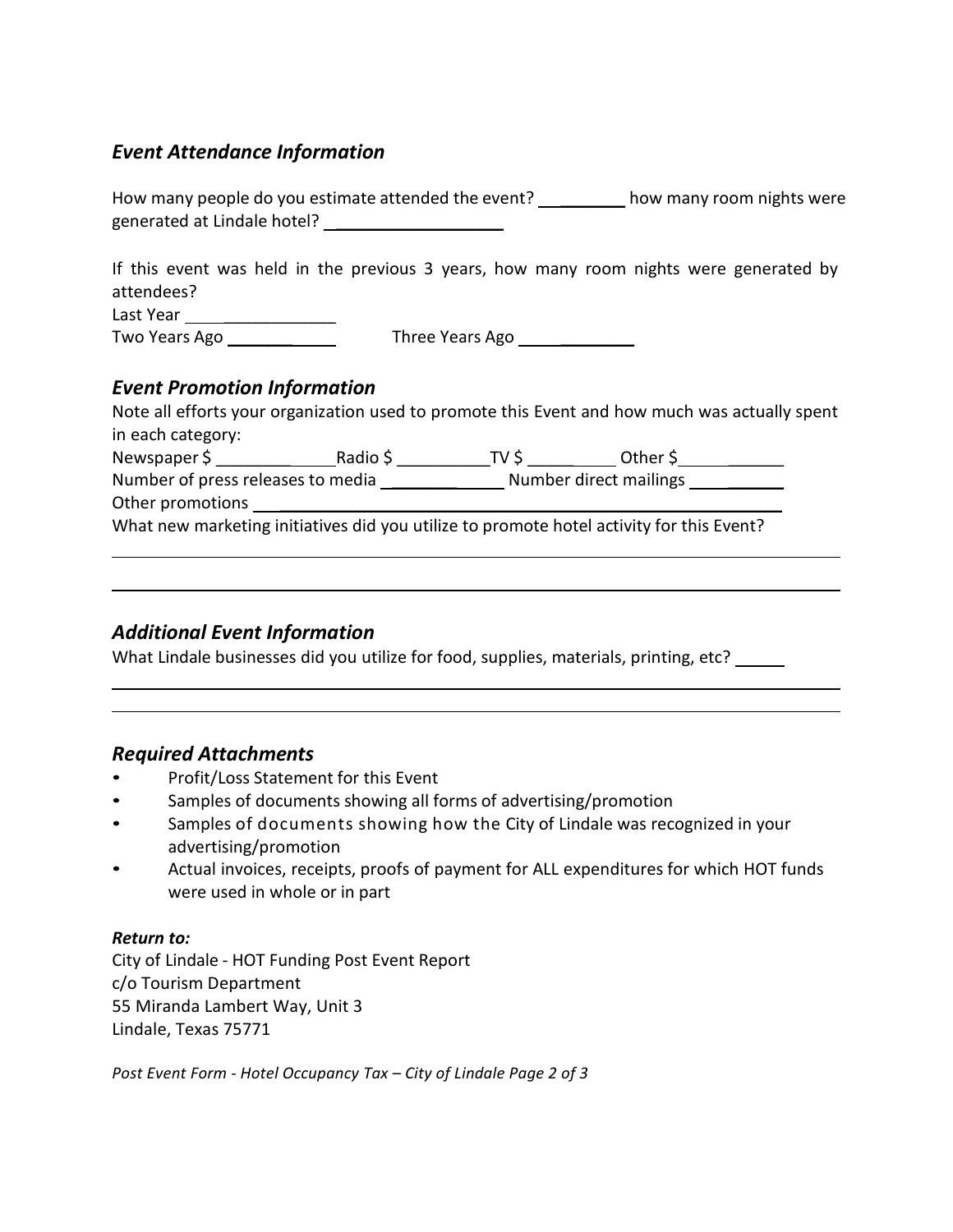# Hotel Rooms Booked

| Name/URL                 | <b>Units</b> | Location                      | Phone        |
|--------------------------|--------------|-------------------------------|--------------|
| Hampton Inn and Suites   |              | 3505 S. Main St.              | 903-882-1002 |
| La Quinta Inns & Suites  |              | 204 W. Centennial             | 903-882-1600 |
| Motel 6                  |              | 1-20 & HWY 69S                | 903-882-7800 |
| <b>Comfort Suites</b>    |              | 200 W. Centennial Blvd.       | 903-882-8613 |
| Best Western Inn         |              | 3501 S. Main St.              | 902-882-8884 |
| America's Best Value Inn |              | 13429 1-20 W. Tyler, TX 75706 | 902-882-6145 |
| Total Rooms:             |              |                               |              |

\*The City of Lindale will verify accuracy of rooms booked.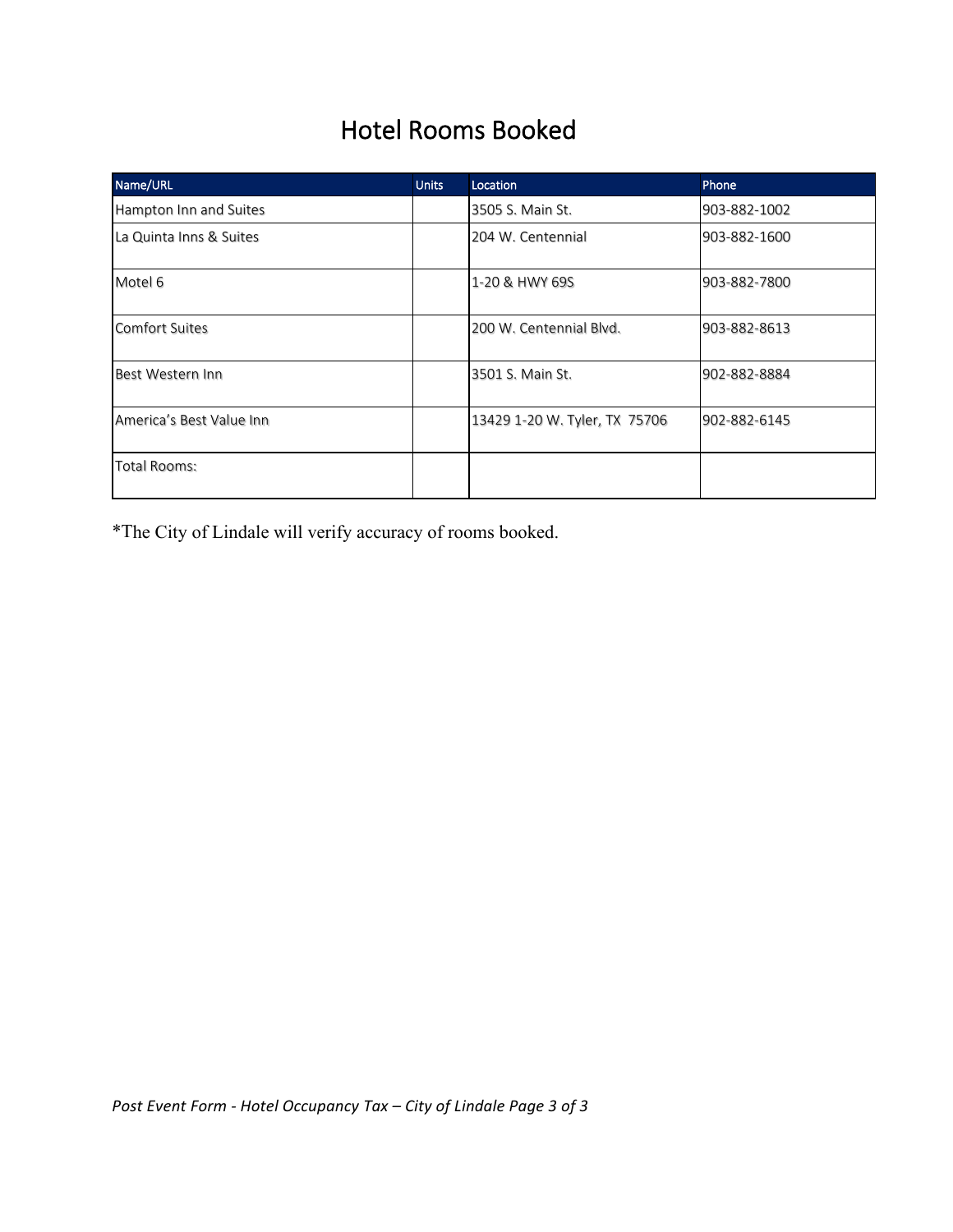# **EXHIBIT A**

### MUNICIPAL FUNDING OFTHE ARTS USING HOTEL OCCUPANCY TAX REVENUES

Guidelines Presented by Texans for the Arts and the Texas Hotel & Lodging Association

The Texas Hotel & Lodging Association ("THLA") is a nonprofit trade association representing every aspect of the lodging, convention and tourism industry in Texas. Texans for the Arts ("TFA") is a grass-roots nonprofit organization that advocates for public and private funding of the arts as both an enriching cultural resource and a powerful engine for economic growth and development in Texas.

The Municipal Hotel Occupancy Tax Statute (the "MHOT Statute"), Texas Tax Code §351.101, provides that Municipal Hotel Occupancy Tax ("HOT") revenues may be used to fund nine eligible categories of expenditures that have been found to promote tourism and the hotel and convention industries, including expenditures that promote specific art forms. Section §351.101(a)(4), added by the Legislature in 1977,provides in applicable part: "Revenue from the municipal hotel occupancy tax may be used only to promote tourism and the convention and hotel industry, and that use is limited to the following:

"The encouragement, promotion, improvement, and application of the arts, including instrumental and vocal music, dance, drama, folk art, creative writing, architecture, design and allied fields, painting, sculpture, photography, graphic and craft arts, motion pictures, radio, television, tape and sound recording, and other arts related to the presentation, performance, execution, and exhibition of these major art forms."

THLA and TFA have formed a partnership to assist local governments in implementing the MHOT Statute.

In order to comply with the MHOT Statute, THLA and TFA agree that to be eligible for municipal arts funding with HOT revenues, recipients must satisfy the following requirements:

- 1. The recipient presents, performs, promotes, encourages or otherwise makes possible, artistic events, cultural performances, programs, exhibitions or lectures involving the major art forms listed in the MHOT, or "other arts related to the presentation, performance, execution and exhibition of these major art forms."
- 2. The hotel occupancy tax funded programs and events are advertised and open to the general public.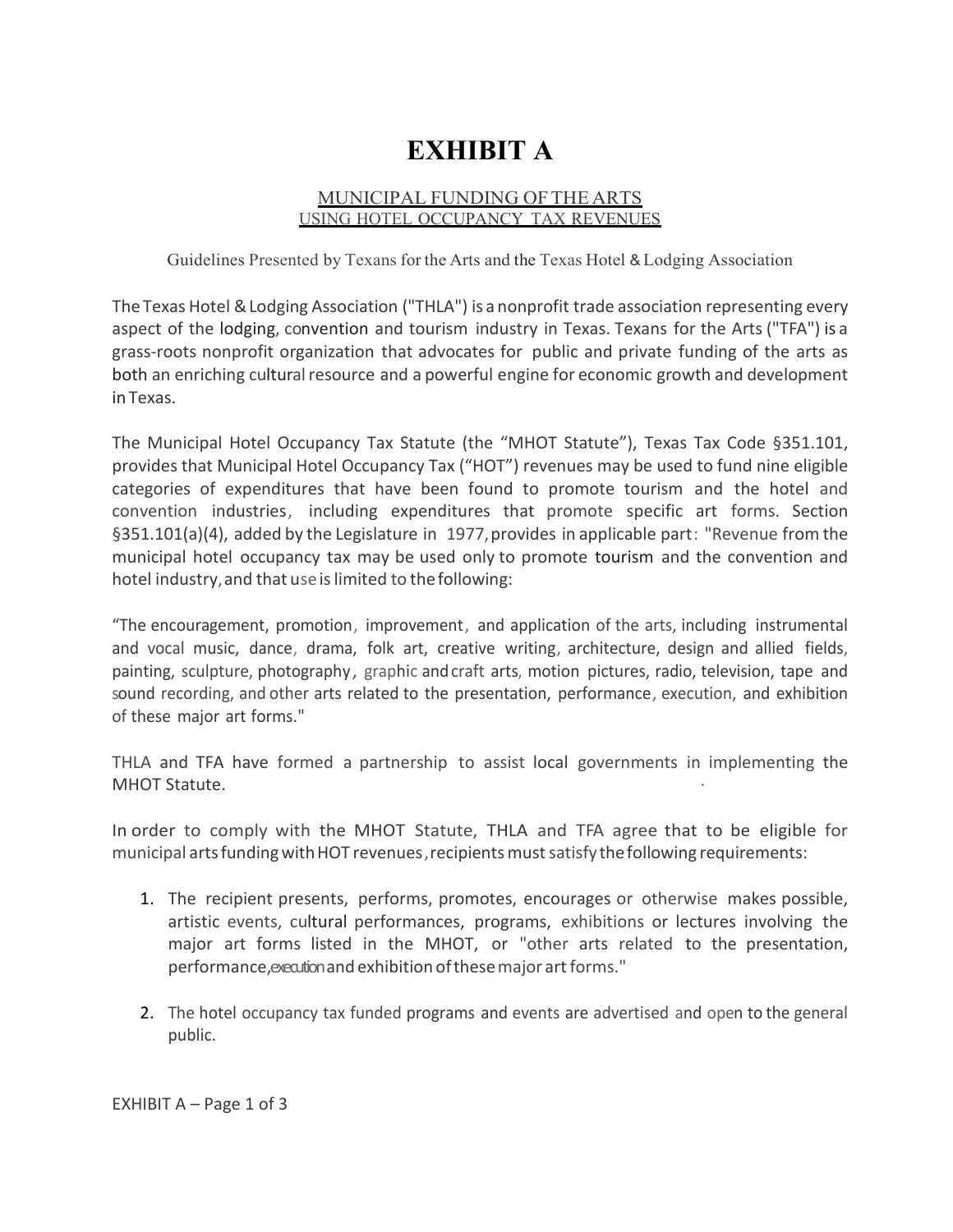3. The recipient directly enhances and promotes tourism and the convention and hotel industry.

With regard to requirement No.3 above, THLA and TFA agree that the MHOT Statute does not require a recipient to demonstrate a set level of direct impact on tourism and the convention and hotel industry to be eligible for HOT funding. However, the demonstration of some level of direct impact on tourism and the convention and hotel industry should be required. Because the MHOT provides no specific methodology for determining a recipient's impact on tourism or the convention/hotel industry, each funding entity has the flexibility to consider a number of factors. The following factors may be beneficial to consider but this list is neither exhaustive nor mandatory. Cities and counties using hotel occupancy tax may consider any or all the below listed factors or other factors that are appropriate for determining a recipient's impact on tourism and the convention and/or hotel industry in a particular community:

- a) The recipient works with its area lodging operators and/or the convention and visitor's bureau (CVB), either independently or in conjunction with other local arts organizations, to promote local arts events through hotel concierge services, training of hotel staff, hotel or CVB lobby area exhibitions, flyers or similar measures to better serve visitors to the area and encourage their extended stay in area hotels or a return to stay in area lodging facilities.
- b) The recipient provides entertainment to conventions, conferences and meetings offered in their cities and towns at which attendees are drawn from both in and out of the region.
- c) The recipient uses local hotel and lodging facilities for galas, meetings or other events sponsored by the recipient, including the use of hotel dining facilities by their patrons both pre and post events.
- d) The recipient books hotel rooms·for visiting artists and offers hotel related information to attendees of the organization's hotel occupancy tax funded events.
- e) The recipient promotes or markets its events outside of the local area through standard media promotion or advertising, websites, mailing lists, local, regional and national listings in publications and calendars and use of social media where appropriate includes a link to information about area hotels.
- f) The recipient produces its events in conjunction with or within the boundaries of a Cultural and Fine Arts District established pursuant to Texas Government Code § 444.031.